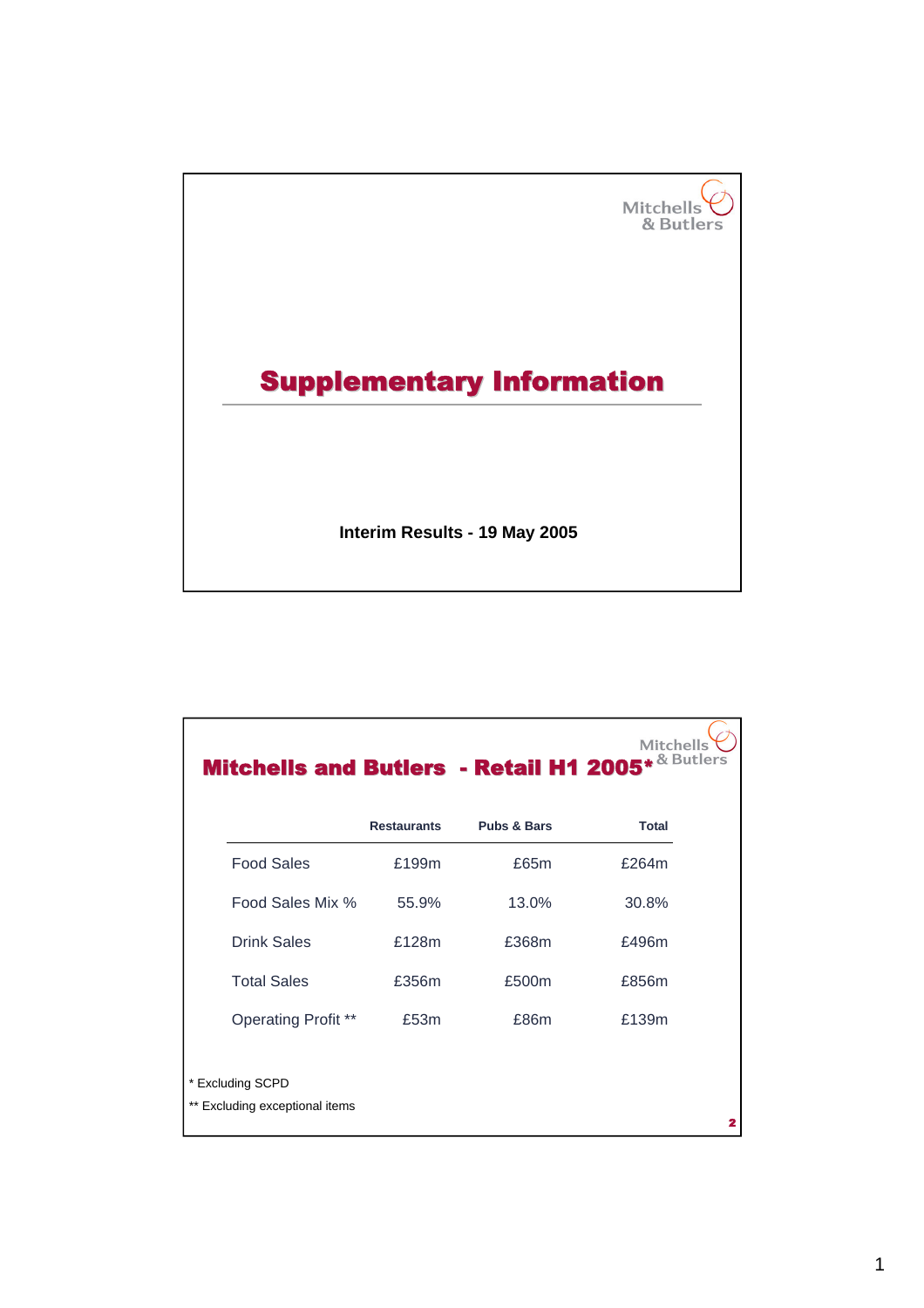

| <b>Like-for-Like Sales</b>                                                                                                                                     |          |                       | <b>Mitchells</b><br>& Butlers |
|----------------------------------------------------------------------------------------------------------------------------------------------------------------|----------|-----------------------|-------------------------------|
| <b>Same outlet (i.e. Invested)</b>                                                                                                                             | H1 2005* | H <sub>2</sub> 2004** |                               |
| <b>Total company</b>                                                                                                                                           | $+4.8%$  | $+6.0%$               |                               |
| <b>Pubs &amp; Bars</b>                                                                                                                                         | $+3.1\%$ | $+4.3%$               |                               |
| <b>Restaurants</b>                                                                                                                                             | $+7.4%$  | $+8.4%$               |                               |
| <b>Uninvested</b><br><b>Total company</b>                                                                                                                      | $+3.2%$  | $+4.4%$               |                               |
| <b>Pubs &amp; Bars</b>                                                                                                                                         | $+1.9\%$ | $+2.0%$               |                               |
| <b>Restaurants</b>                                                                                                                                             | +5.3%    | $+7.5%$               |                               |
| *H1 2005 like for likes reflect weeks 1-32 to include Easter in both periods<br>**H2 2004 like for likes reflect wks 33-52 to exclude Easter from both periods |          |                       |                               |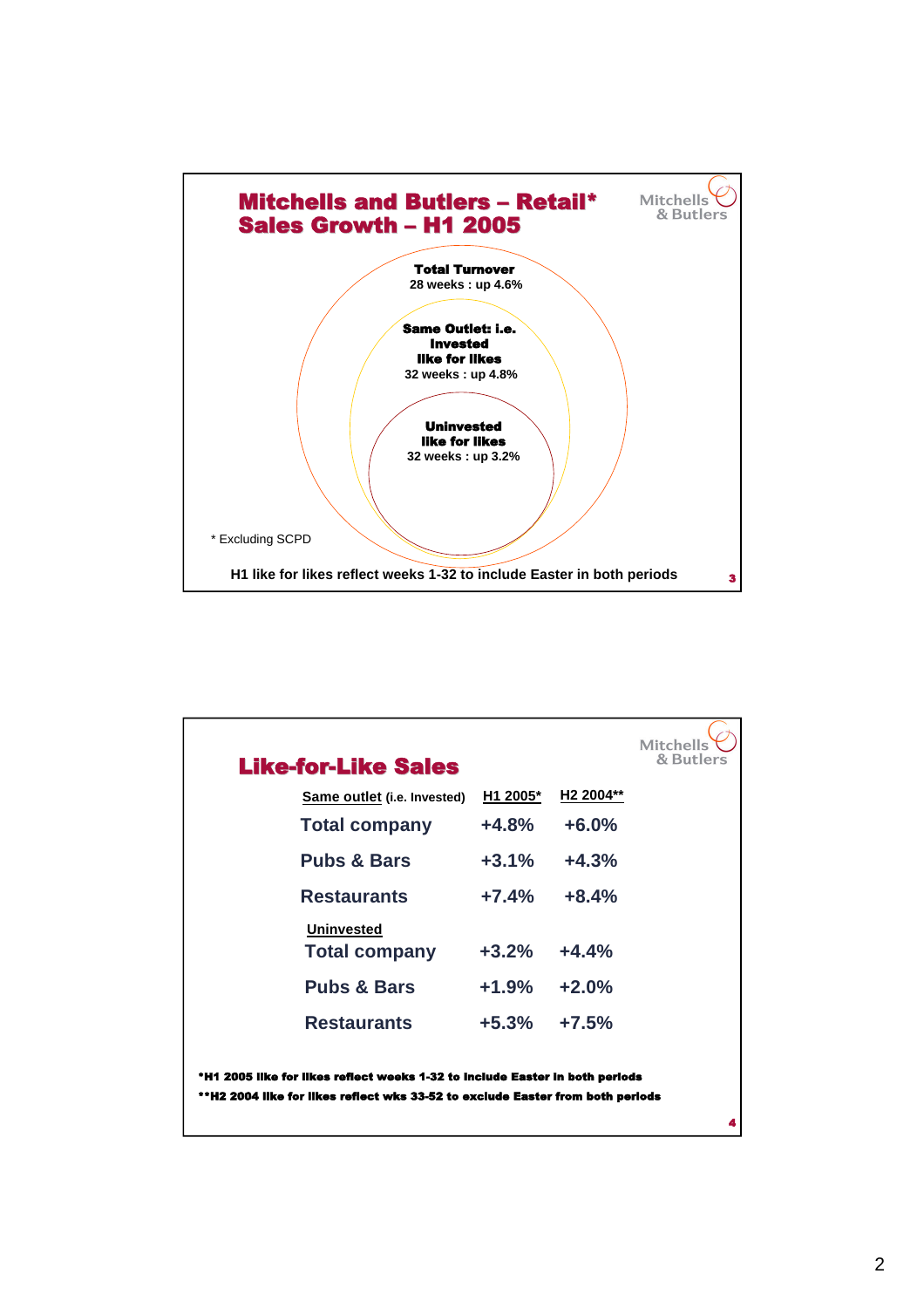

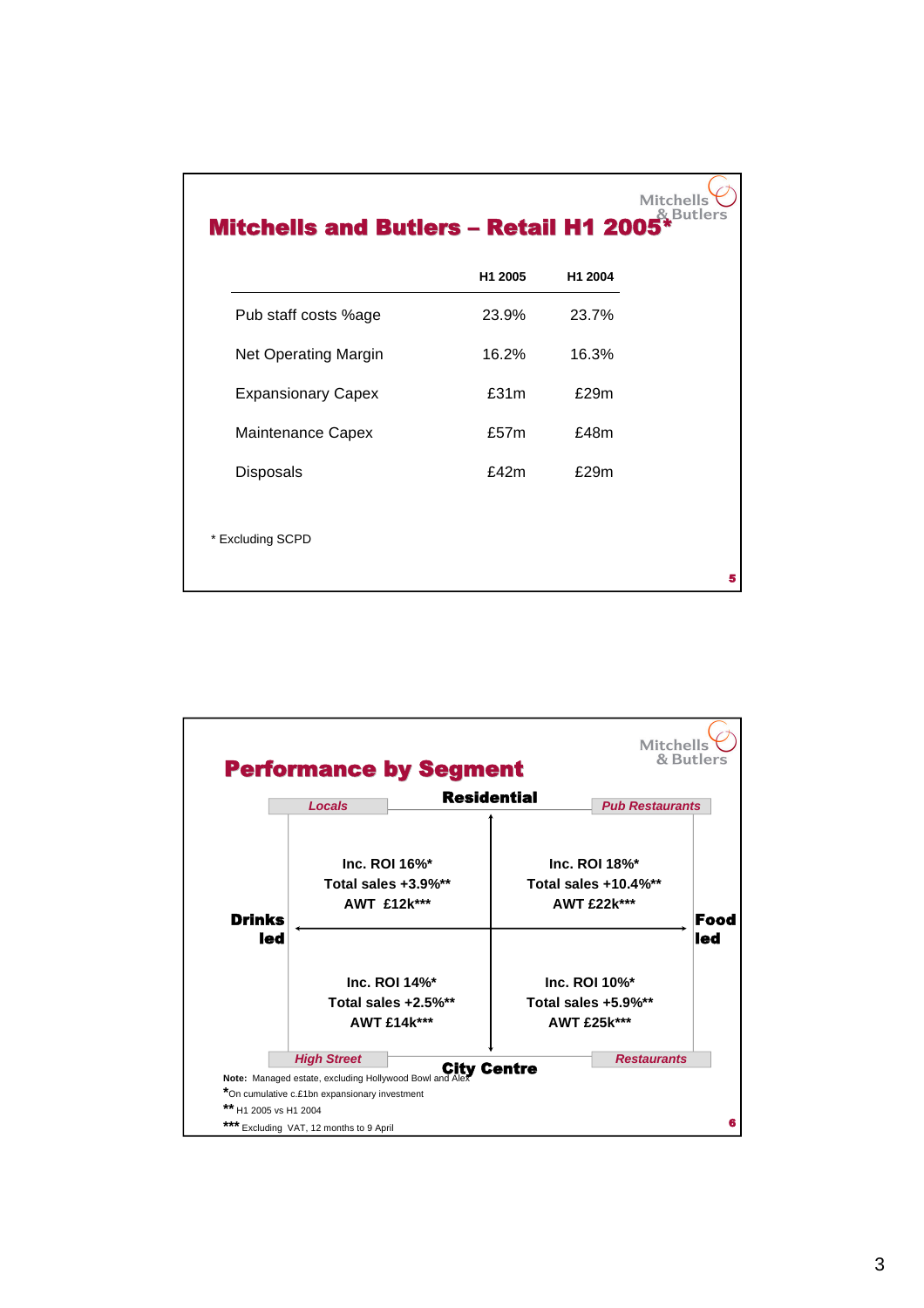

| <b>Outlet Reconciliation - H1 2005</b>                 |          |                             |                                                  |       | <b>Mitchells</b><br>& Butlers |
|--------------------------------------------------------|----------|-----------------------------|--------------------------------------------------|-------|-------------------------------|
| Outlet Reconciliation - H1 2005                        |          | <b>Total MAB Franchised</b> | <b>Total Managed Pubs &amp; Bars Restaurants</b> |       |                               |
| <b>Opening Outlets (end FY 04)</b>                     | 2006     | 87                          | 1919                                             | 1317  | 602                           |
| <b>Transfers</b>                                       | $\Omega$ | 17                          | $-17$                                            | $-11$ | -6                            |
| Disposals                                              | $-26$    | $-1$                        | $-25$                                            | $-19$ | -6                            |
| Acquisitions                                           | 4        | $\Omega$                    | 4                                                | 1     | 3                             |
| Closing Outlets (end H1 05)                            | 1984     | 103                         | 1881                                             | 1288  | 593                           |
| memo: Conversions                                      |          |                             | 46                                               | 27    | 19                            |
| Note:                                                  |          |                             |                                                  |       |                               |
| Pubs with adjacent accommodation are counted as 1 site |          |                             |                                                  |       |                               |
|                                                        |          |                             |                                                  |       |                               |
|                                                        |          |                             |                                                  |       |                               |
|                                                        |          |                             |                                                  |       |                               |
|                                                        |          |                             |                                                  |       |                               |
|                                                        |          |                             |                                                  |       |                               |
|                                                        |          |                             |                                                  |       |                               |
|                                                        |          |                             |                                                  |       |                               |
|                                                        |          |                             |                                                  |       |                               |
|                                                        |          |                             |                                                  |       |                               |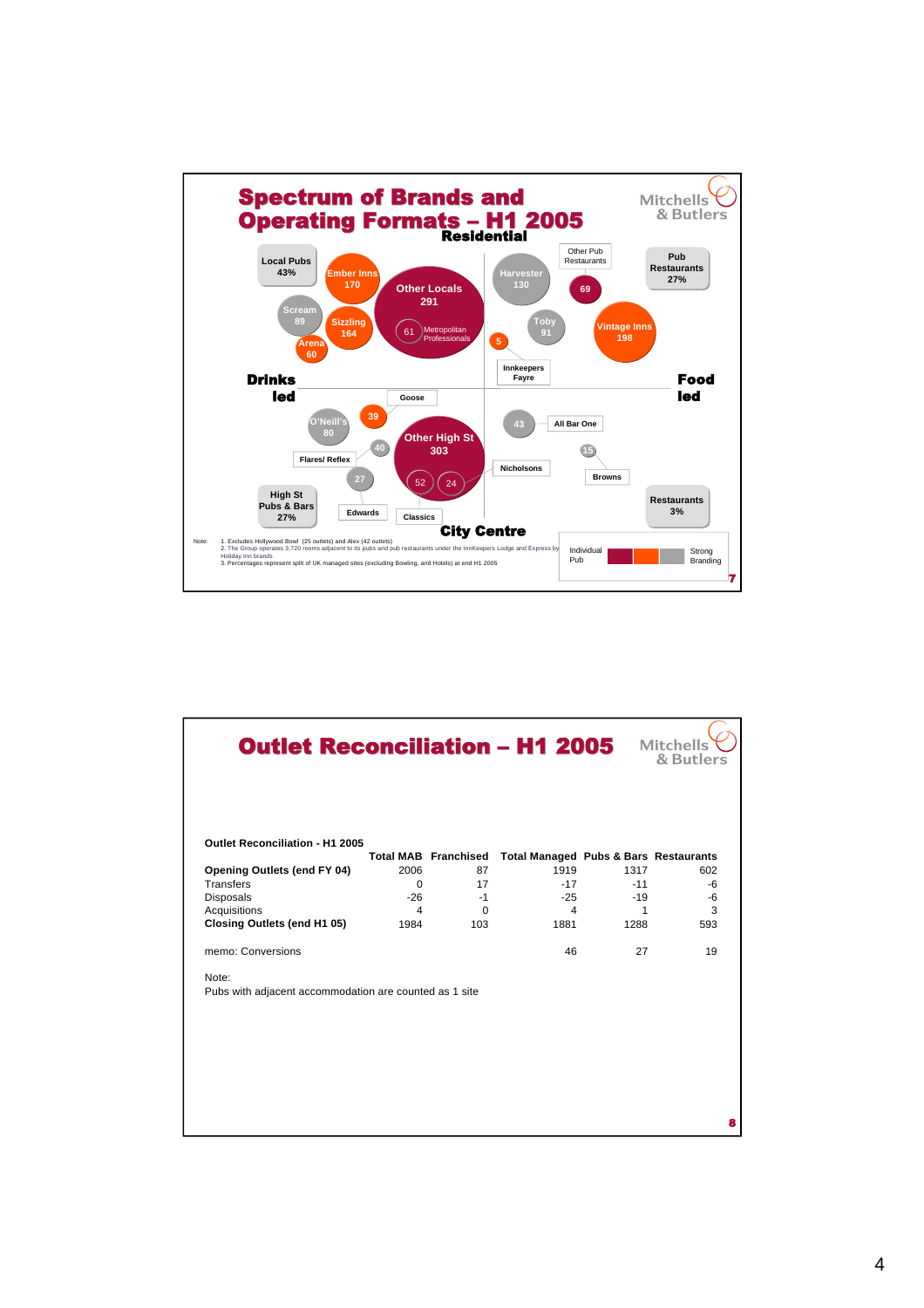## Managed Estate – Number of Outlets and AWT – FY 2003/ FY 2004

|                         |             | <b>Branded</b> |             | <b>Unbranded</b> |             | Total |
|-------------------------|-------------|----------------|-------------|------------------|-------------|-------|
| Pubs & Bars             | <b>FY04</b> | FY03           | <b>FY04</b> | <b>FY03</b>      | <b>FY04</b> | FY03  |
| Outlets at Full Year    | 685         | 649            | 632         | 738              | 1317        | 1387  |
| Average Trading Outlets | 673         | 621            | 660         | 754              | 1333        | 1375  |
| Average Weekly Take     | 14.9        | 14.3           | 10.7        | 10.1             | 12.9        | 12.0  |
| <b>Restaurants</b>      |             |                |             |                  |             |       |
| Outlets at Full Year    | 543         | 507            | 59          | 86               | 602         | 593   |
| Average Trading Outlets | 545         | 548            | 56          | 123              | 601         | 671   |
| Average Weekly Take     | 20.9        | 19.4           | 17.8        | 14.4             | 20.6        | 18.5  |
| <b>MAB Total</b>        |             |                |             |                  |             |       |
| Outlets at Full Year    | 1228        | 1156           | 691         | 824              | 1919        | 1980  |
| Average Trading Outlets | 1218        | 1170           | 716         | 877              | 1934        | 2047  |
| Average Weekly Take     | 17.6        | 16.7           | 11.3        | 10.7             | 15.2        | 14.1  |
|                         |             |                |             |                  |             |       |

Managed Estate – Number of Outlets and AWT – H1 2004/ H1 2005

| H1 04 / H1 05                  |                  |                  |                   |                   |                   |                   |  |
|--------------------------------|------------------|------------------|-------------------|-------------------|-------------------|-------------------|--|
|                                |                  | <b>Branded</b>   |                   | Unbranded         |                   | Total             |  |
| <b>Pubs &amp; Bars</b>         | H <sub>105</sub> | H <sub>104</sub> | H <sub>1</sub> 05 | H <sub>1</sub> 04 | H <sub>1</sub> 05 | H <sub>1</sub> 04 |  |
| Outlets at Half Year           | 693              | 676              | 595               | 670               | 1288              | 1346              |  |
| <b>Average Trading Outlets</b> | 685              | 647              | 618               | 700               | 1303              | 1347              |  |
| Average Weekly Take            | 15.2             | 14.5             | 11.2              | 10.3              | 13.3              | 12.6              |  |
| <b>Restaurants</b>             |                  |                  |                   |                   |                   |                   |  |
| Outlets at Half Year           | 524              | 550              | 70                | 69                | 594               | 619               |  |
| <b>Average Trading Outlets</b> | 538              | 548              | 59                | 86                | 597               | 634               |  |
| Average Weekly Take            | 21.9             | 19.9             | 19.0              | 15.0              | 21.6              | 19.2              |  |
| <b>MAB Total</b>               |                  |                  |                   |                   |                   |                   |  |
| Outlets at Half Year           | 1217             | 1226             | 665               | 739               | 1882              | 1965              |  |
| <b>Average Trading Outlets</b> | 1223             | 1196             | 677               | 786               | 1900              | 1982              |  |
| Average Weekly Take            | 19.5             | 17.0             | 11.9              | 11.3              | 15.9              | 14.7              |  |

Average trading outlets & Average Weekly Take are on an MAT basis. Average Weekly Take is post FRS5 adjustment

**s**

10

 $\bullet$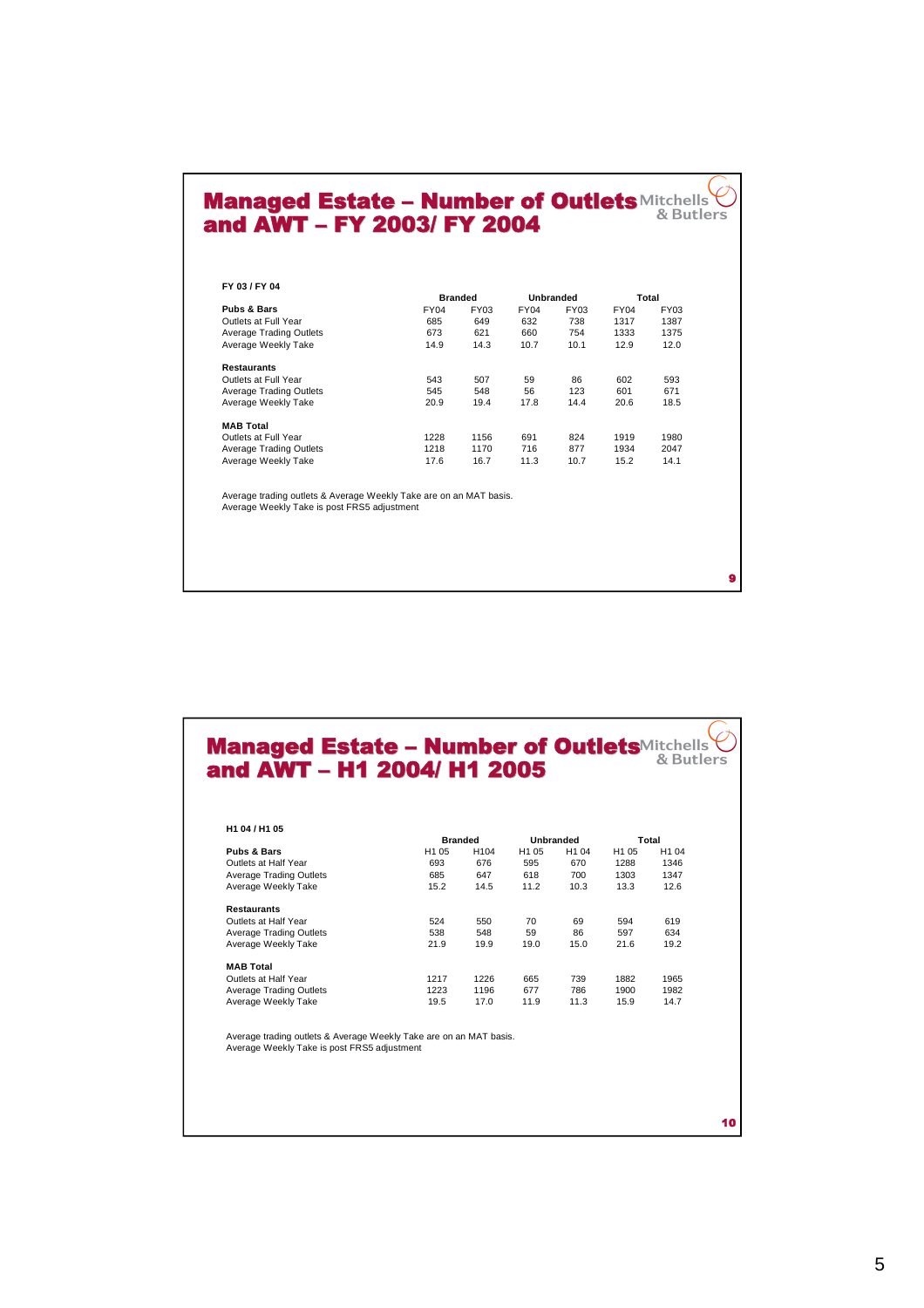| <b>Dividends</b>                               |              |                                | <b>Mitchells</b><br>& Butlers |
|------------------------------------------------|--------------|--------------------------------|-------------------------------|
| <b>Interim</b><br><b>Final</b><br><b>Total</b> | 2005<br>3.2p | 2004<br>2.85p<br>6.65p<br>9.5p | $+12.3%$                      |
|                                                |              |                                | 11                            |

|                           | <b>HY04</b>           | Adj    | <b>HY04</b>      | <b>FY04</b>                    | Adj    | <b>FY04</b><br><b>Restated</b> |
|---------------------------|-----------------------|--------|------------------|--------------------------------|--------|--------------------------------|
|                           | <b>Reported</b><br>£m | £m     | £m               | <b>Restated Reported</b><br>£m | £m     | £m                             |
| <b>Turnover</b>           | 823                   | ٠      | 823              | 1,560                          |        | 1,560                          |
| <b>Operating Profit*:</b> |                       |        |                  |                                |        |                                |
| <b>Pubs &amp; Bars</b>    | 92                    | (4)    | 88               | 180                            | (7)    | 173                            |
| <b>Restaurants</b>        | 47                    | (2)    | 45               | 104                            | (5)    | 99                             |
| <b>SCPD</b>               | $\overline{1}$        |        | $\mathbf{1}$     | $\overline{1}$                 |        | $\mathbf{1}$                   |
| Total                     | 140                   | (6)    | 134              | 285                            | (12)   | 273                            |
| PBT*                      | 88                    | (6)    | 82               | 184                            | (11)   | 173                            |
| Earnings*                 | 59                    | (4)    | 55               | 124                            | (7)    | 117                            |
| EPS*                      | 10.0 <sub>p</sub>     | (0.7p) | 9.3 <sub>p</sub> | 22.2p                          | (1.3p) | 20.9p                          |
| <b>Net Assets</b>         | 1,609                 | (237)  | 1,372            | 1,642                          | (219)  | 1,423                          |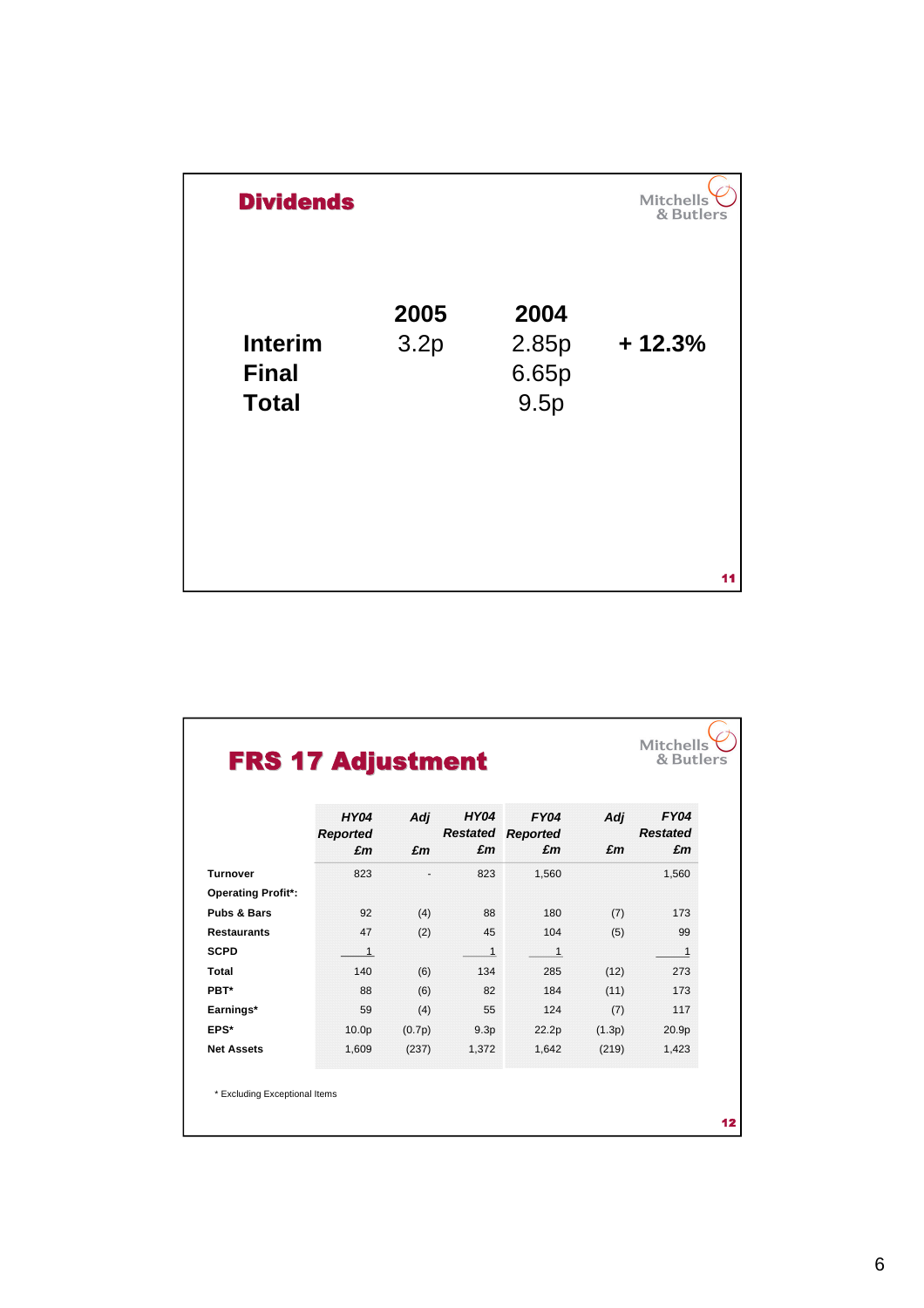|                |                                                                                                                                                                         | Date<br>Date                                                                                                                                                                       | Coupon            | Ratings      |
|----------------|-------------------------------------------------------------------------------------------------------------------------------------------------------------------------|------------------------------------------------------------------------------------------------------------------------------------------------------------------------------------|-------------------|--------------|
| A <sub>1</sub> | £200m<br>$Dec-30$                                                                                                                                                       | $Dec-10$                                                                                                                                                                           | £ Libor + $0.45%$ | AAA /AAA/Aaa |
| A2             | £519m<br>$Dec-30$                                                                                                                                                       | $Dec-28$                                                                                                                                                                           | 5.574%            | AAA /AAA/Aaa |
| A3             | \$418.75m*<br>$Dec-30$                                                                                                                                                  | $Dec-10$                                                                                                                                                                           | $$$ Libor + 0.45% | AAA /AAA/Aaa |
| <b>B1</b>      | £336m<br>$Dec-25$                                                                                                                                                       | $Dec-23$                                                                                                                                                                           | 5.965%            | A/A          |
| <b>B2</b>      | £350m<br>$Dec-30$                                                                                                                                                       | $Dec-28$                                                                                                                                                                           | 6.013%            | A/A          |
| C <sub>1</sub> | £200m<br>Sep-32<br>Cash interest cost of securitised debt is 6%<br>Floating rate notes are fully hedged over their full life.<br>Debt fully amortises by September 2030 | Sep-30<br>Interest is payable quarterly in arrears on 15 March, 15 June, 15 September, 15 December<br>AAA/AAA/Aaa Rating is based upon a monoline insurance wrap provided by Ambac | 6.469%            | BBB+/BBB+    |
|                | * Equivalent to £250m                                                                                                                                                   | Ratings are as given by Standard & Poors, Moodys (on the Class A notes) and Fitch                                                                                                  |                   |              |